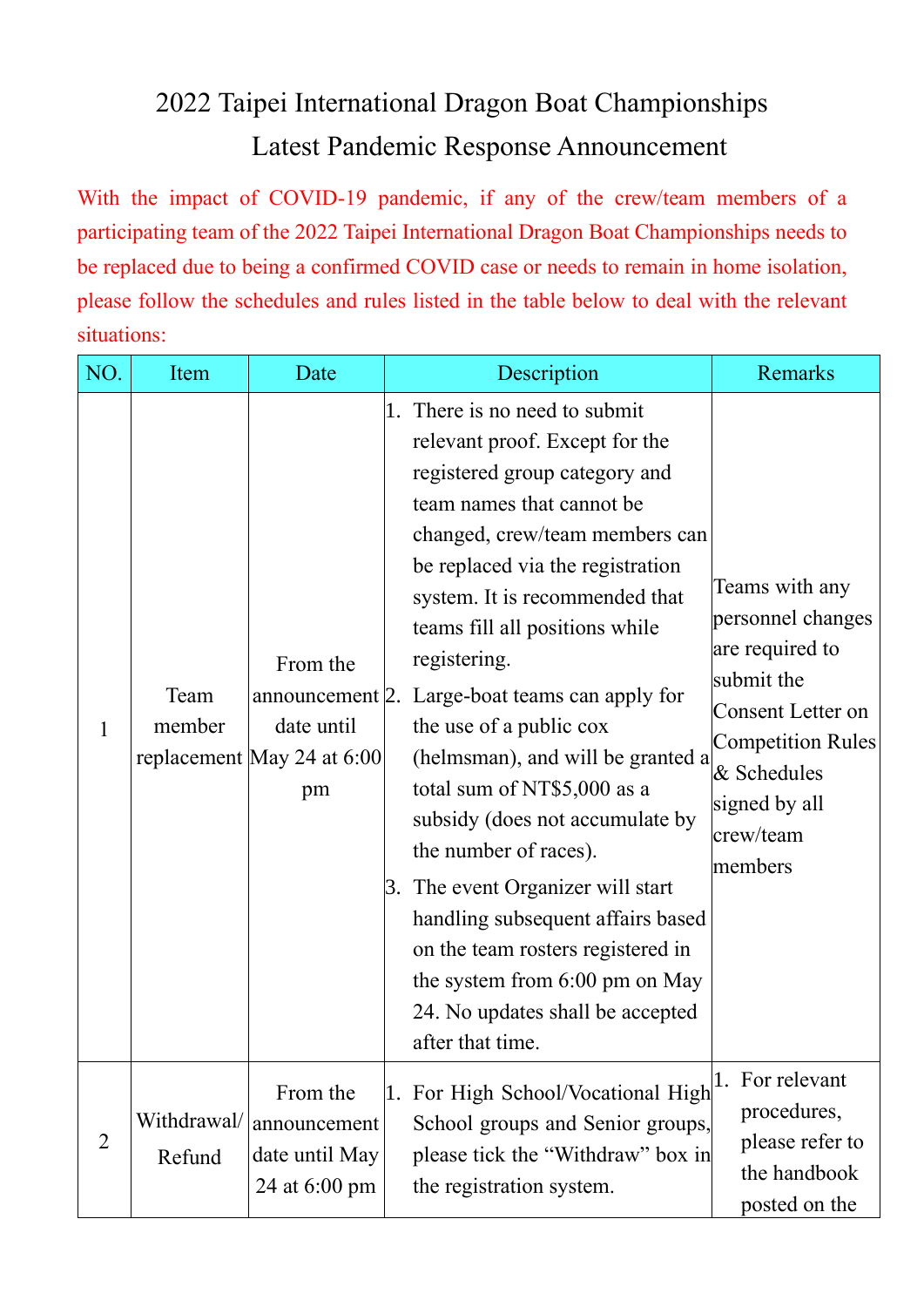|   |                                        | 3.                              | 2. For other group categories,<br>besides ticking the "Withdraw"<br>box in the registration system,<br>please download and fill out the<br>receipt, and send it by post to the<br>Department of Sports.<br>Teams that do not tick<br>"Withdraw" in the system before<br>6:00 pm on May 24 and no-shows<br>for the Athlete Check-in will be<br>treated as abandoning the<br>competition, and their refund<br>applications will not be accepted. | official<br>website.<br>2. Please deliver<br>the original<br>refund receipt<br>to the<br>Department of<br>Sports before<br>June 10 (based<br>on postmark<br>date). Teams<br>that deliver<br>receipts after<br>the above date<br>will be deemed<br>to have waived<br>their refund. |
|---|----------------------------------------|---------------------------------|------------------------------------------------------------------------------------------------------------------------------------------------------------------------------------------------------------------------------------------------------------------------------------------------------------------------------------------------------------------------------------------------------------------------------------------------|-----------------------------------------------------------------------------------------------------------------------------------------------------------------------------------------------------------------------------------------------------------------------------------|
| 3 | Event<br>Program<br>Booklet<br>Release | By May 27 at<br>12:00 pm<br>2.  | 1. The Event Program Booklet will<br>be released on the official<br>website. Amendments or<br>adjustments made after the Team<br>Leader Meeting shall be<br>announced separately.<br>The number of trophies, medals,<br>award certificates, and bonuses<br>for each group category shall be<br>calculated based on the<br>participation status indicated at<br>6:00 pm on May 24.                                                              |                                                                                                                                                                                                                                                                                   |
| 4 | Meeting                                | Team Leader  May 28, 2:00<br>pm | 1. The meeting will be held in the<br>meeting room on the 3rd floor of<br>the Department of Sports. The<br><b>Consent Letter on Competition</b><br>Rules & Schedules signed by all<br>crew/team members should be<br>submitted (teams that do not                                                                                                                                                                                              |                                                                                                                                                                                                                                                                                   |